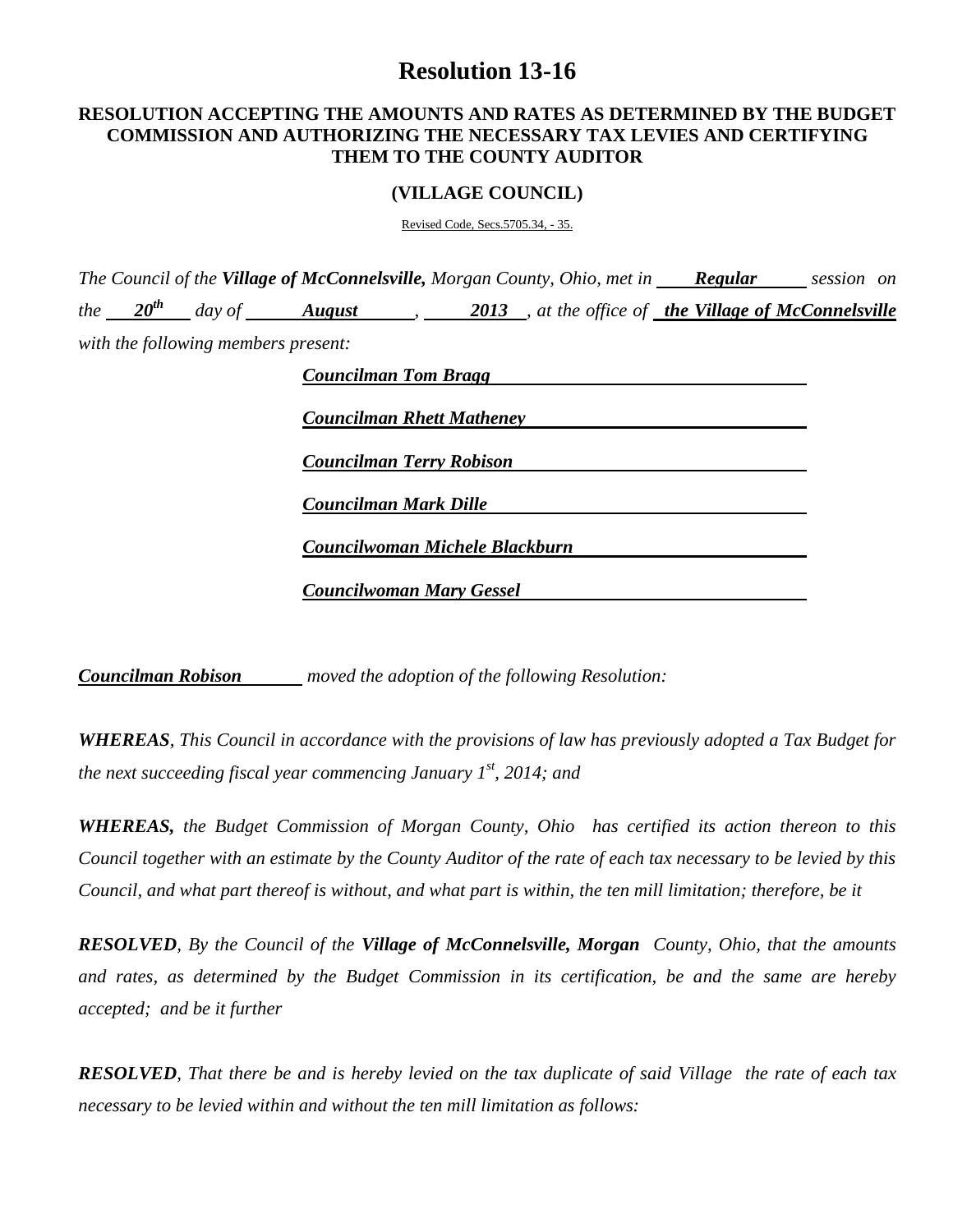## **SCHEDULE A**

## **SUMMARY OF AMOUNTS REQUIRED FROM GENERAL PROPERTY TAX APPROVED BY BUDGET COMMISSION AND COUNTY AUDITOR'S ESTIMATED TAX RATES**

| <b>FUND</b>         | Amount to Be Derived<br>from Levies Outside<br>10 Mill | Amount Approved by<br><b>Budget Commission</b><br>Inside 10 Mill | <b>County Auditor's</b><br><b>Estimate of Tax Rate</b><br>to Be Levied |                          |
|---------------------|--------------------------------------------------------|------------------------------------------------------------------|------------------------------------------------------------------------|--------------------------|
|                     | Limitation                                             | Limitation                                                       | Inside<br>10 Mill Limit                                                | Outside<br>10 Mill Limit |
|                     | Column II                                              | Column IV                                                        | $\vee$                                                                 | VI                       |
| <b>General Fund</b> |                                                        | 35,176                                                           | 1.70                                                                   |                          |
| <b>Street Fund</b>  | 20,416                                                 |                                                                  |                                                                        | 2.00                     |
| Fire Fund           | 23,664                                                 |                                                                  |                                                                        | 1.50                     |
|                     |                                                        |                                                                  |                                                                        |                          |
|                     |                                                        |                                                                  |                                                                        |                          |
|                     |                                                        |                                                                  |                                                                        |                          |
|                     |                                                        |                                                                  |                                                                        |                          |
|                     |                                                        |                                                                  |                                                                        |                          |
|                     |                                                        |                                                                  |                                                                        |                          |
|                     |                                                        |                                                                  |                                                                        |                          |
| <b>TOTAL</b>        | 44,081                                                 | 35,176                                                           | 1.70                                                                   | 3.50                     |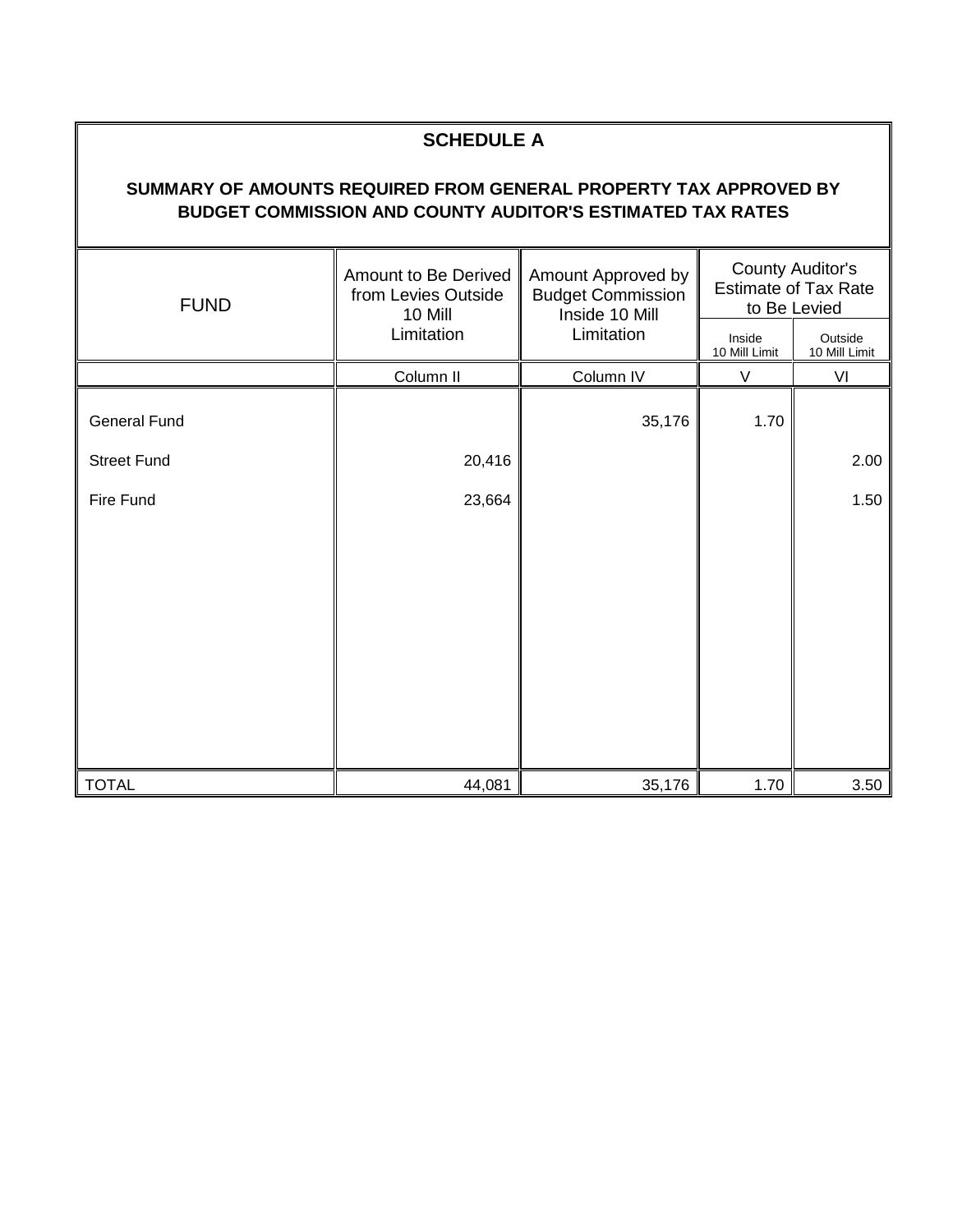## **SCHEDULE B**

# **LEVIES OUTSIDE 10 MILL LIMITATION, EXCLUSIVE OF DEBT LEVIES**

| <b>Fund</b>                                                                        | Maximum Rate<br>Authorized to<br>Be Levied | <b>County Auditor's Estimate</b><br>of Yield of Levy<br>(Carry to Schedule A,<br>Column II) |  |
|------------------------------------------------------------------------------------|--------------------------------------------|---------------------------------------------------------------------------------------------|--|
| <b>GENERAL FUND:</b>                                                               |                                            |                                                                                             |  |
| <b>Total General Fund Outside 10 Mill Limitations</b>                              |                                            |                                                                                             |  |
| <b>SPECIAL REVENUE FUNDS:</b>                                                      |                                            |                                                                                             |  |
| Street Fund: Levy authorized by the voters on 11/8/11<br>for not to exceed 5 years | 2.00                                       | 20,416                                                                                      |  |
| Fire Fund: Levy authorized by the voters on 11/2/10<br>for not to exceed 5 years.  | 1.50                                       | 23,664                                                                                      |  |
|                                                                                    | 3.50                                       | 44,081                                                                                      |  |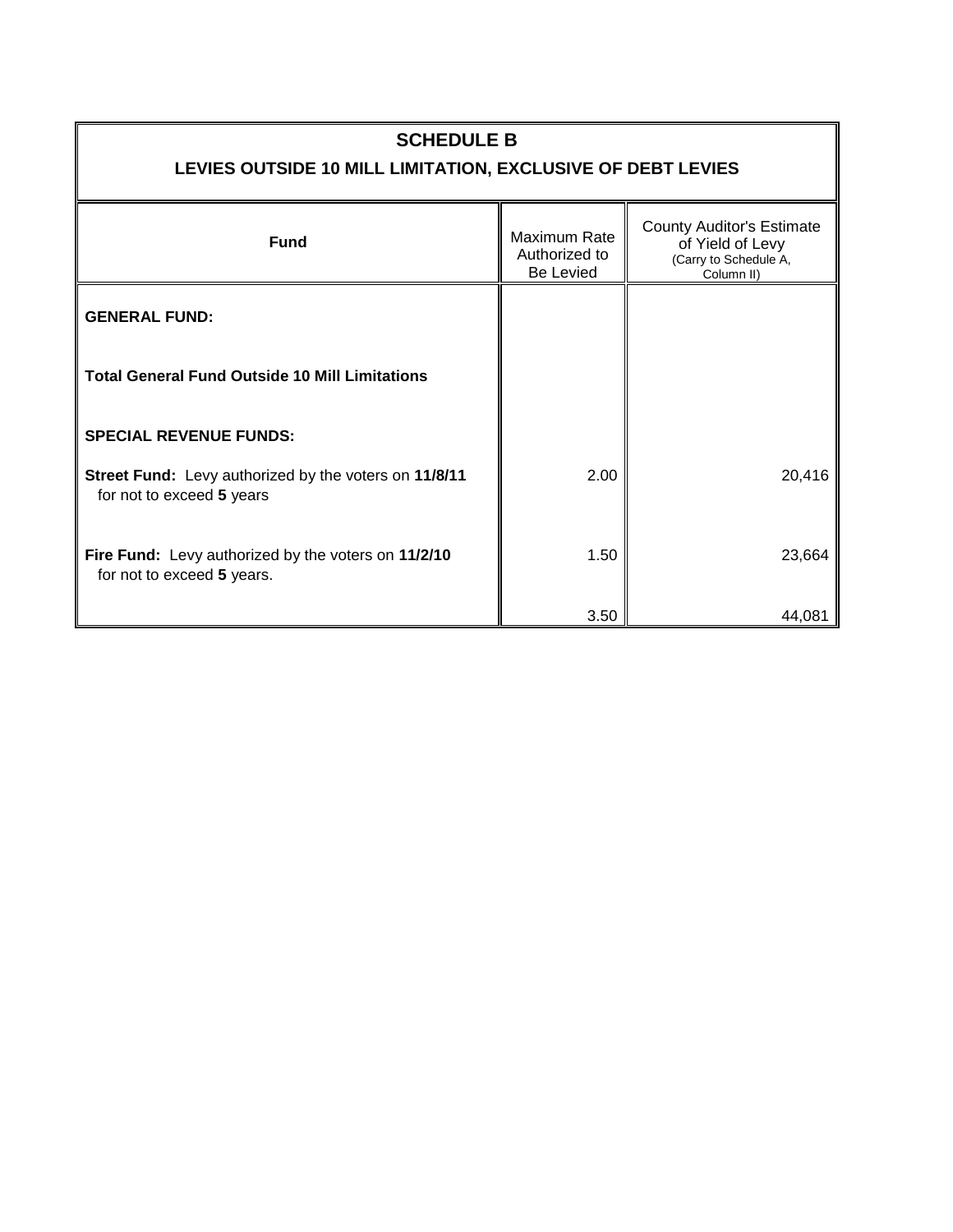*and be it further*

 *RESOLVED, That the Clerk of this Council be, and is hereby directed to certify a copy of this Resolution to the County Auditor of Morgan County.*

 *Councilwoman Blackburn seconded the Resolution and the roll being called upon its adoption the vote resulted as follows:*

| <b>Councilman Tom Bragg</b>      | Yea |
|----------------------------------|-----|
|                                  |     |
| <b>Councilman Rhett Matheney</b> | Yea |
|                                  |     |
| <b>Councilman Terry Robison</b>  | Yea |
|                                  |     |
| Councilman Mark Dille            | Yea |
|                                  |     |
| Councilwoman Michele Blackburn   | Yea |
|                                  |     |
| <b>Councilwoman Mary Gessel</b>  | Yea |

 *RESOLVED, That this Resolution is hereby declared to be an emergency measure necessary for the immediate preservation of the public peace, health, safety and general welfare of the people of the Village of McConnelsville, Ohio, and therefore this Resolution shall be in full force and in effect immediately after its passage.*

*Adopted the*  $\frac{20^{th}}{a}$  *day of August* , 2013

*Mayor*

*Clerk of Council*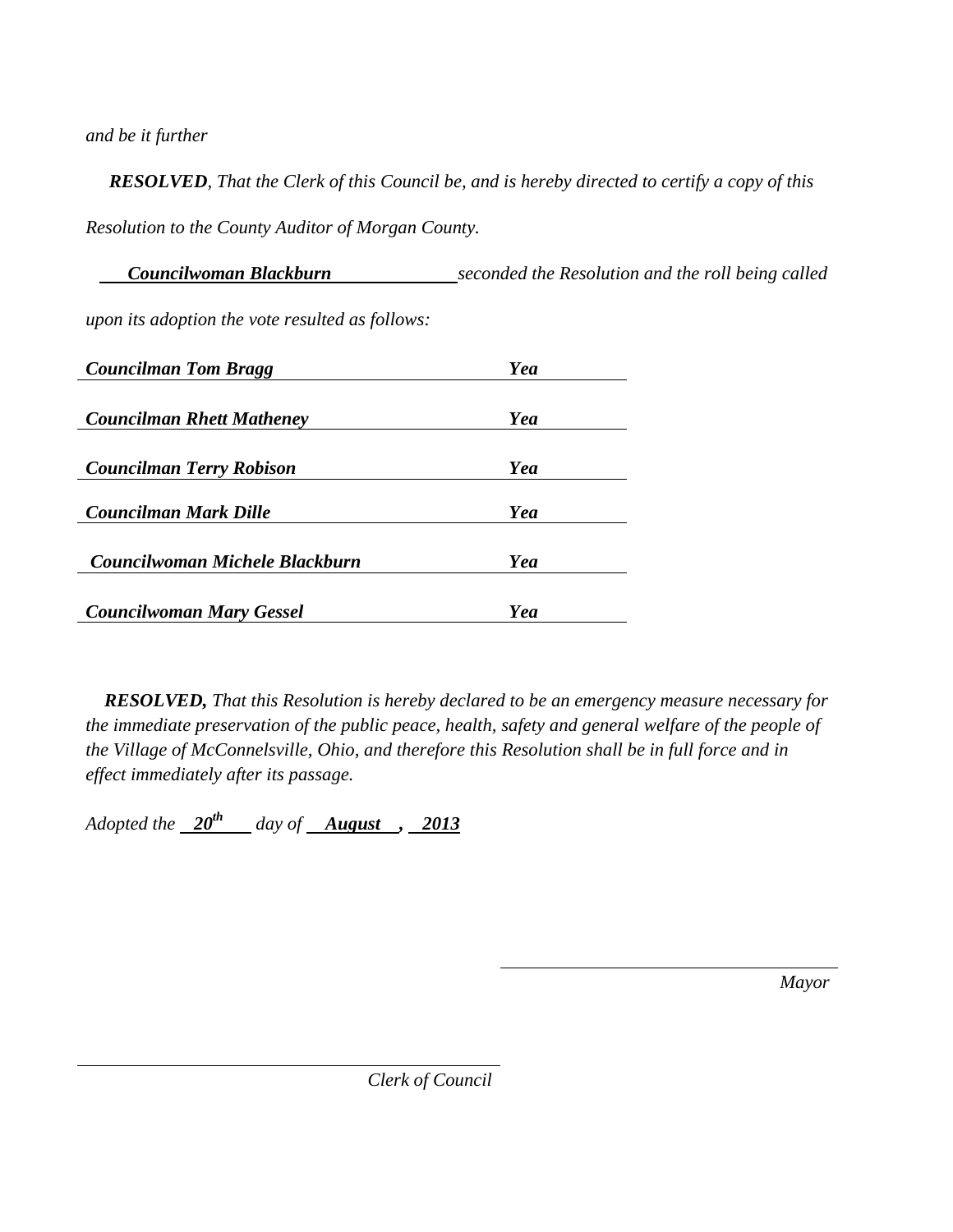## **CERTIFICATE OF COPY**

ORIGINAL ON FILE

**The State of Ohio, Morgan County, ss.**

*I, Ellen M. Hemry , Clerk of the Council of the Village of McConnelsville, within and for said County, and in whose custody the Files and Records of said Council are required by the Laws of the State of Ohio to be kept, do hereby certify that the foregoing is taken and copied from the original:*

*Resolution 13-16*

*now on file that the foregoing has been compared by me with said original document, and that the same is a true and correct copy thereof.*

*WITNESS my signature, this 20th day of August , 2013*

 *Clerk of Council*

 *\_\_\_\_\_\_\_\_\_\_\_\_\_\_\_\_\_\_\_\_\_\_\_\_\_\_\_\_\_\_\_\_\_\_\_\_*

A copy of this Resolution must be certified to the County Auditor before the first day of October in each year, or at such later date as may be approved by the Board of Tax Appeals.